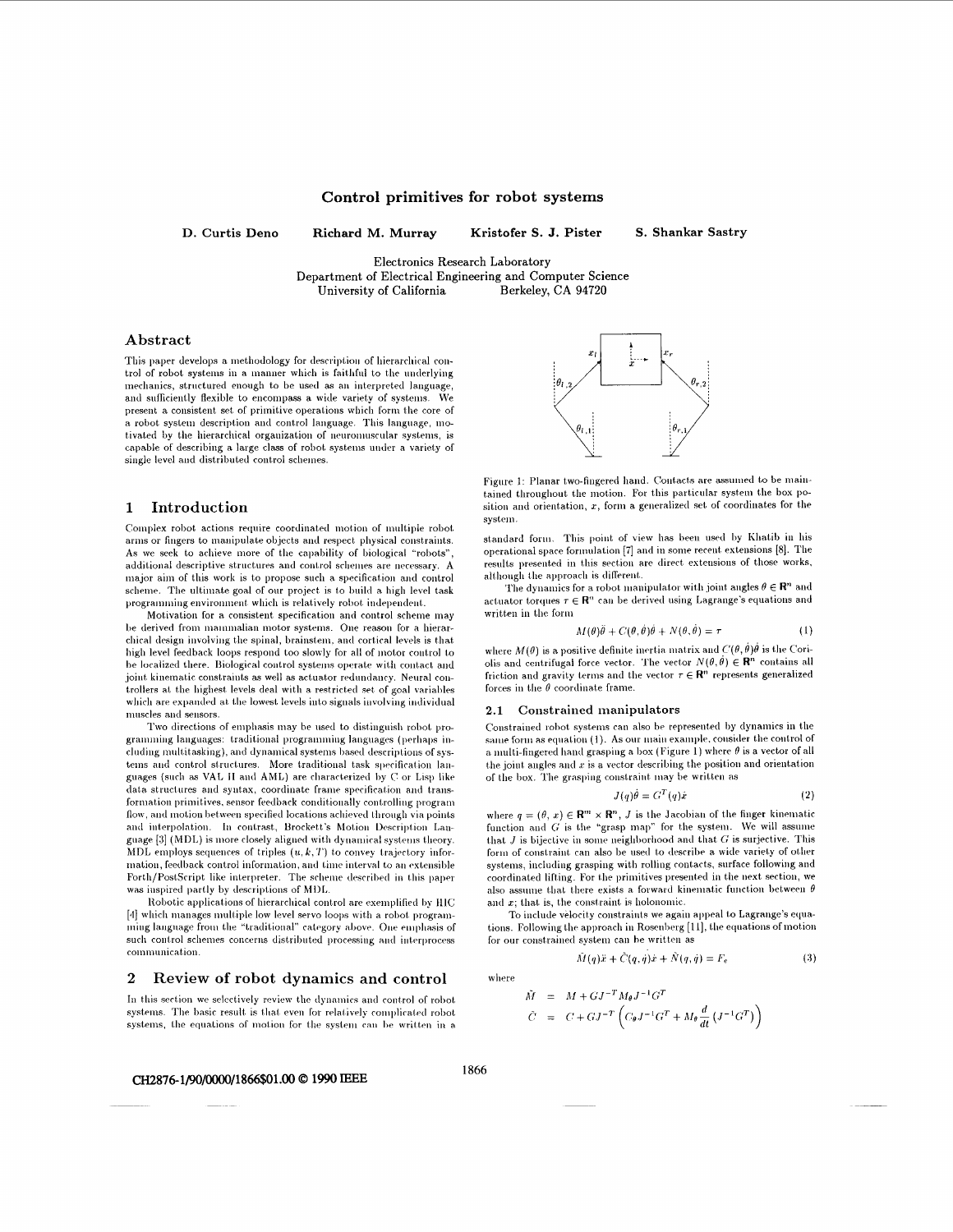$$
\tilde{N} = GJ^{-T}N
$$

$$
F_{\gamma} = GJ^{-T}
$$

 $M, M_{\theta}$  = inertia matrix for the box and fingers, respectively  $C, C_{\theta} =$  Coriolis and centrifugal terms

Thus we have an equation with a similar form to our "simple" robot. In the box frame of reference,  $\tilde{M}$  is the mass of the effective mass of the box, and  $\tilde{C}$  is the effective Coriolis and centrifugal matrix. These matrices include the dynamics of the fingers, which are being used to actually control the motion of the box. However the details of the finger kinematics and dynamics are effectively hidden in the definition of  $\tilde{M}$ and  $\tilde{C}$ 

## 2.2 Internal forces

Although the grasp map  $G$  was assumed surjective, it need not be square. From the equations of motion (3), we note that if finger-tip force  $J^{-T}r$  is in the null space of G then the net force in the object frame of reference is zero and causes no net motion of the object. These forces act against the constraint and are generally termed internal or constraint forces. We can use these internal forces to satisfy other conditions, such as keeping the contact forces inside the friction cone (to avoid slipping) or varying the load distribution of a set of manipulators rigidly grasping an object.

To include the internal forces in our formulation, we extend the grasp map by defining an orthonormal matrix  $H(\theta)$  whose rows form a basis for the null space of  $G(\theta)$ . As before we assume that  $G(\theta)$  has constant rank and we break all forces up into an external and an internal piece,  $F_e$  and  $F_i$ . Given these desired forces, the torques that should be applied by the actuators is

$$
\tau = J^T \left( \begin{array}{c} G \\ H \end{array} \right)^{-1} \left( \begin{array}{c} F_e \\ F_i \end{array} \right) = J^T \left( \begin{array}{ccc} G^+ & H^T \end{array} \right) \left( \begin{array}{c} F_e \\ F_i \end{array} \right) \tag{4}
$$

#### Redundant manipulators  $2.3$

Some manipulators contain more degrees of freedom than are necessary to specify the position of the end effector. Mathematically, these robots can be represented by a change of coordinates  $f : \mathbf{R}^m$  $\rightarrow \mathbb{R}^n$  where  $m > n$ . In this case  $J := \frac{\partial f}{\partial \theta}$  is not square and hence  $J^{-1}$  is not well defined so the derivation of equation  $(3)$  does not hold.

It is still possible to write the dynamics of redundant manipulators in a form consistent with equation (3). To do so, we first define a matrix  $K(\theta)$  whose rows span the null space of  $J(\theta)$ . As before we assume that  $J(\theta)$  is full row rank and hence  $K(\theta)$  has constant rank  $m-n$ . The rows of  $K(\theta)$  are basis elements for the space of velocities which cause no motion of the end effector; we can thus define an internal motion,  $x_i \in \mathbb{R}^{m-n}$  using the equation

$$
\begin{pmatrix} \dot{x}_e \\ \dot{x}_i \end{pmatrix} = \begin{pmatrix} J \\ K \end{pmatrix} \dot{\theta} = \dot{J}\dot{\theta}
$$
 (5)

By construction,  $\tilde{J}$  is full rank (and square) so we can use the previous derivation to conclude that

$$
\tilde{M}(q) \left( \begin{array}{c} \ddot{x}_e \\ \ddot{x}_i \end{array} \right) + \tilde{C}(q, \dot{q}) \left( \begin{array}{c} \dot{x}_e \\ \dot{x}_i \end{array} \right) + \tilde{N}(q, \dot{q}) = F \tag{6}
$$

where  $\tilde{M}$  and  $\tilde{C}$  are obtained from equation (3) replacing J with  $\tilde{J}$  and having augmented  $G$  with a block diagonal identity matrix to preserve the  $x_i$ 's. If we choose K such that its rows are orthonormal then  $\bar{J}^{-1}$  =  $(J^+ K^T)$  where  $J^+ = J^T (JJ^T)^{-1}$  is the least-squares inverse of J. This approach is related to the extended jacobian technique for resolving kinematic redundancy [1].

## 2.4 Control

To illustrate the control of these systems we consider the computed torque control law, an exactly linearizing control law that has been used extensively in robotics research. It has been used for joint level control [2], Cartesian control [10], and most recently, control of multifingered hands [9, 5]. Given a desired trajectory  $x_d$  we use the control

$$
F = M(q) (\ddot{x}_d + K_v \dot{e} + K_p \dot{e}) + C(q, \dot{q}) \dot{x} + N(q, \dot{q})
$$
(7)

where error  $e = x_d - x$  and  $K_v$  and  $K_p$  are constant gain matrices. The resulting dynamics equations are linear with exponential rate of convergence determined by  $K_v$  and  $K_v$ . Since the system is linear, we can use linear control theory to choose the gains  $(K_v$  and  $K_v$ ) such that they satisfy some set of design criteria.

#### 3 **Primitives**

In this section we describe a set of primitives that gives us the mathematical structure necessary to build a system and control specification for dynamical robot systems. We do not require any particular programming environment or language, borrowing instead freely from languages such as C, Lisp and C++. As much as possible, we have tried to define the primitives so that they can be implemented in any of these languages.

As our basic data structure, we will assume the existence of an object with an associated list of attributes. These attributes can be thought of as a list of name-value pairs which can be assigned and retrieved by name. A typical attribute which we will use is the inertia of a robot. The existence of such an attribute implies the existence of a function which is able to evaluate and return the inertia matrix of a robot given its configuration.

Attributes will be assigned values using the notation attribute  $:=$ value. Thus we might define our inertia attribute as

$$
M(\theta) := \left[ \begin{array}{cc} m_1 l_1^2 + m_2 l_2^2 & m_2 l_1 l_2 \cos(\theta_1 - \theta_2) \\ m_2 l_1 l_2 \cos(\theta_1 - \theta_2) & m_2 l_2^2 \end{array} \right] \eqno(8)
$$

In order to evaluate the inertia attribute, we would call M with a vector  $\theta \in \mathbb{R}^2$ . This returns a 2 × 2 matrix which as defined above. The Coriolis/centrifugal attribute,  $C$ , and friction/gravity/nonlinear attribute,  $N$ , are defined similarly.

To encourage intuition, we will first describe the actions of the primitives for the case of non-redundant robots. Additionally, we ignore the internal forces that are present in constrained systems. Extensions to these cases are presented in section 5.

## 3.1 The robot object

The fundamental object used by all primitives is a robot. Associated with a robot are a set of attributes which are used to define its behavior:

- $\overline{M}$ inertia of the robot
- Coriolis/centrifugal vector  $\overline{C}$
- $\overline{N}$ friction and gravity vector
- $rd$ return position and force information about the robot
- $\overline{w}$ send position and information to the robot

The rd function returns the current position, velocity, and acceleration of the robot, and the forces measured by the robot. Each of these will be a vector quantity of dimension equal to the number of degrees of freedom of the robot. Typically a robot may only have access to its joint positions and velocities, in which case  $\ddot{x}$  and  $F$  will be  $nil.$ 

The wr function is used to specify an expected position and force trajectory that the robot is to follow. In the simplest case, a robot would ignore everything but  $F$  and try to apply this force/torque at its actuators. As we shall see later, other robots may use this information in a more intelligent fashion. We will often refer to the arguments passed to write by using the subscript  $e$ . Thus  $x_e$  is the expected or desired position passed to the wr function.

The task of describing a primitive is essentially the same as describing how it generates the attributes of the new robot. The following sections describe how each of the primitives generates these attributes. The new attributes created by a primitive are distinguished by a tilde over the name of the attribute

#### 3.2 DEFINE primitive

Synopsis:

DEFINE(M,  $C$ ,  $N$ ,  $rd$ ,  $wr$ )

The define primitive is used to create a simple robot object. It defines the minimal set of attributes necessary for a robot. These attributes are passed as arguments to the define primitive and a new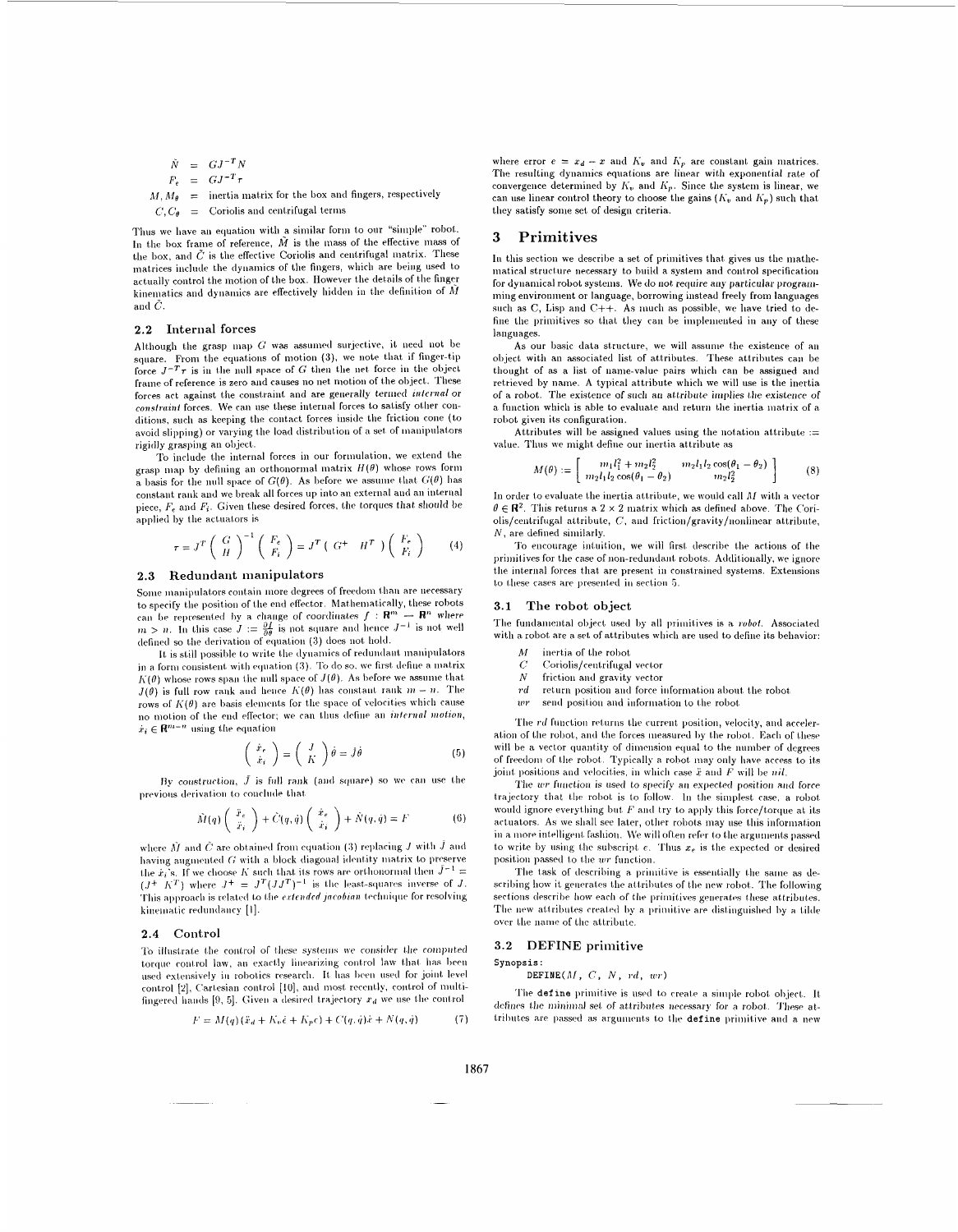

Figure 2: Example of the define primitive. The robot shown here corresponds to a robot with torque driven motors and only position and velocity sensing.

robot object possessing those attributes is created:

$$
\begin{array}{rcl}\n\tilde{M}(\theta) & := & M(\theta) \\
\tilde{C}(\theta, \dot{\theta}) & := & C(\theta, \dot{\theta}) \\
\tilde{N}(\theta, \dot{\theta}) & := & N(\theta, \dot{\theta}) \\
\tilde{r}d(1) & := & r d(1) \\
\tilde{v}r(\theta_e, \dot{\theta}_e, \ddot{\theta}_e, \tau_e) & := & wr(\theta_e, \dot{\theta}_e, \ddot{\theta}_e, \tau_e)\n\end{array}
$$

Several different types of robots can be defined using this basic primitive. For example, a DC motor actuated robot would be implemented with a wr function which converts the desired torque to a motor current and generates this current by communicating with some piece of hardware (such as a D/A converter). This type of robot system is shown in Figure 2. On the other hand, a stepper motor actuated robot might use a  $wr$  function which ignores the torque argument and uses the position argument to move the actuator. Both robots would use a  $rd$  function which returns the current position, velocity, acceleration and actuator torque. If any of these pieces of information is missing, it is up to the user to insure that they are not needed at a higher level. We may also define a payload as a degenerate robot by setting the wr argument to the nil function. Thus commanding a motion and/or force on a payload produces no effect.

## 3.3 ATTACH primitive

Synopsis:

## ATTACH(J, G, h, payload, robot-list)

Attach is used to describe constrained motion involving a payload and one or more robots. Attach must create a new robot object from the attributes of the payload and of the robots being attached to it. The specification of the new robot requires a velocity relationship between coordinate systems  $(J\dot{\theta} = G^T \dot{x})$ , an invertible kinematic function relating robot positions to payload position  $(x = h(\theta))$ , a payload object, and a list of robot objects involved in the contact

The only difference between the operation of the attach primitive and the equations derived for constrained motion of a robot manipulator is that we now have a *list* of robots each of which is constrained to contact a payload. However, if we define  $\theta_R$  to be the combined joint angles of the robots in robot-list and similarly define  $M_R$  and  $C_R$  as block diagonal matrices composed of the individual inertia and Coriolis matrices of the robots, we have a system which is identical to that presented previously. Namely, we have a "robot" with joint angles  $\theta_R$ and inertia matrix  $M_R$  connected to an object with a constraint of the form

$$
J\dot{\theta}_R = G^T \dot{x} \tag{9}
$$

where once again  $J$  is a block diagonal matrix composed of the Jacobians of the individual robots. To simplify notation, we will define  $A :=$  $J^{-1}{\cal G}^T$  so that

$$
\dot{\theta}_R = A\dot{x} \tag{10}
$$

The attributes of the new robot can thus be defined as:

$$
\hat{M} \quad := \quad M_p + \mathcal{A}^T M_R \mathcal{A} \tag{11}
$$

$$
C := C_p + A^T C_R A + A^T M_R A \qquad (12)
$$

$$
\bar{N} \quad := \quad N_p + \mathcal{A}^T N_R \tag{13}
$$

$$
rd() := (h(\theta_R), \mathcal{A}^{\top}\theta_R, \mathcal{A}^{\top}\theta_R + \mathcal{A}^{\top}\theta_R, \mathcal{A}^{\top}\tau_R) \tag{14}
$$
\n
$$
\tilde{w}^{\top}(x_e, \dot{x}_e, \ddot{x}_e, F_e) := w^{\top}g(h^{-1}(x_e), \mathcal{A}\dot{x}_e, \mathcal{A}\ddot{x}_e + \dot{\mathcal{A}}\dot{x}, \mathcal{A}^{+T}F_e) \tag{15}
$$



Figure 3: Data flow in a two robot attach. In this example we illustrate the structure generated by a call to attach with 2 robots and a payload (e.g. a system like Figure 1). The two large interior boxes represent the two robots, with their input and output functions and their inertia properties. The outer box (which has the same structure as the inner boxes) represents the new robot generated by the call to attach. In this example the robots do not have acceleration or force sensors, so these outputs are set to nil.

where  $M_p, C_p, N_p$  are attributes of the payload,  $M_R$  and  $C_R$  are as described above and  $N_R$  is a stacked vector of friction and gravity forces. This construction is illustrated in Figure 3.

The rd attribute for an attached robot is a function which queries the state of all the robots in robot-list. Thus  $\theta_R$  in equation (14) is constructed by calling the individual rd functions for all of the robots in the list. The  $\theta$  values for each of these robots are then combined to form  $\theta_R$  and this is passed to the forward kinematic function. A similar computation occurs for  $\hat{\theta}_R$ ,  $\hat{\theta}_R$  and  $\tau_R$ . Together, these four pieces of data form the return value for the rd attribute.

In a dual manner, the  $\hat{w}r$  attribute is defined as a function which takes a desired trajectory (position and force), converts it to the proper coordinate frame and sends each robot the correct portion of the resultant trajectory. A special case of the attach primitive is its use with a *nil* payload object and  $G = I$ . In this case,  $M_p$ ,  $C_p$ , and  $N_p$  are all zero and the equations above reduce to a simple change of coordinates.

## 3.4 CONTROL primitive

#### Synopsis: CONTROL(robot, controller)

The control primitive is responsible for assigning a controller to a robot. It is also responsible for creating a new robot with attributes that properly represents the controlled robot. The attributes of the created robot are completely determined by the individual controller. However, the rd and wr attributes will often be the same for different controllers. Typically the rd attribute for a controlled robot will be the same as the rd attribute for the underlying robot. That is, the current state of the controlled robot is equivalent to the current state of the uncontrolled robot. A common wr attribute for a controlled robot would be a function which saved the desired position, velocity, acceleration and force in a local buffer accessible to our controller. This configuration is shown in Figure 4.

The dynamic attributes  $\tilde{M}$ ,  $\tilde{C}$  and  $\tilde{N}$  are determined by the controller. At one extreme, a controller which compensates for the inertia of the robot would set the dynamic attributes of the controlled robot to zero. This does not imply that the robot is no longer a dynamic object, but rather that controllers at higher levels can ignore the dynamic properties of the robot, since they are being compensated for at a lower level. At the other end of the spectrum, a controller may make no attempt to compensate for the inertia of a robot, in which case it should pass the dynamic attributes on to the next higher level. Controllers which lie in the middle of this range may partially decouple the dynamics of the manipulator without actually completely compensating for them. To illustrate these concepts we next consider one possible controller class, computed torque. However, many control laws originally formulated in joint space may also be employed since the structure of equation (3) has been preserved.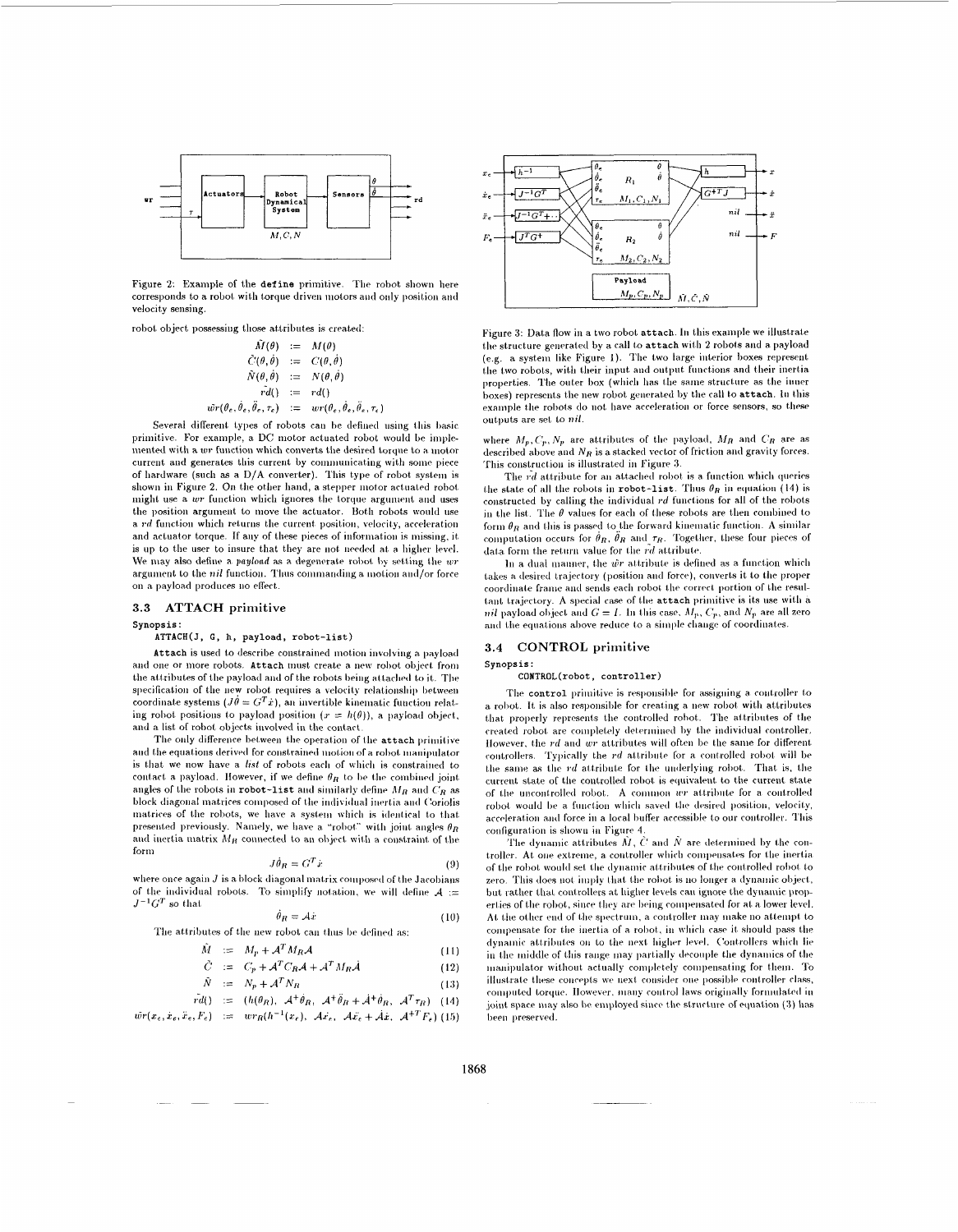

Figure 4: Data flow in a typical controlled robot. Information written to the robot is stored in an internal buffer where it can be accessed by the controller. The controller uses this information and the current state of the robot to generate forces which cause it to follow the desired trajectory

#### Computed torque controller

As we mentioned in section 2, the computed torque controller is an exactly linearizing controller which inverts the nonlinearities of a robot to construct a linear system. This linear system has a transfer function equal to the identity map and as a result has no uncompensated dynamics. The proper representation for such a system sets the dynamical attributes  $\tilde{M}$ ,  $\tilde{C}$ , and  $\tilde{N}$  to zero and uses the rd and wr attributes as described above. We introduce  $x_d$  to refer to the buffered desired trajectory.

The control process portion of the controller is responsible for generating input robot forces which cause the robot to follow the desired trajectory (available in  $x_d$ ). Additionally, the controller must determine the "expected" trajectory to be sent to lower level robots. For the computed torque controller we use the resolved acceleration [10] to generate this path. This allows computed torque controllers running at lower levels to properly compensate for nonlinearities and results in a linear error response. The methodology is similar to that used in determining that the dynamic attributes of the output robot should be zero. The control algorithm is implemented by the following equations:

$$
(x, \dot{x}, \cdot, \cdot) = rd()
$$
  
\n
$$
\ddot{x}_e = \ddot{x}_d + K_v(\dot{x}_d - \dot{x}) + K_p(x_d - x)
$$
  
\n
$$
\dot{x}_e = \int_0^t \ddot{x}_e
$$
  
\n
$$
x_e = \int_0^t \dot{x}_e
$$
  
\n
$$
F_e = M(q)\ddot{x}_e + C(q, \dot{q})\dot{x} + N(q, \dot{q}) + F_d
$$
  
\n
$$
wr(x_e, \dot{x}_e, \ddot{x}_e, F_e)
$$

where  $rd$  and  $wr$  are attributes of the robot which is being controlled.

Note the existence of the  $F_d$  term in the calculation of  $F_e$ . This is placed here to allow higher level controllers to specify not only a trajectory but also an force term to compensate for higher level payloads. In essence, a robot which is being controlled in this manner can be viewed as an ideal force generator which is capable of following an arbitrary path.

The computed torque controller defines two new attributes,  $K_p$  and  $K_v$ , which determine the gains (and hence the convergence properties) of the controller. A variation of the computed torque controller is the feedforward controller, which is obtained by setting  $K_p = K_v = 0$ . This controller can be used to distribute nonlinear calculations in a hierarchical controller, as we shall see in section 4.

#### **Examples**  $\overline{\mathbf{4}}$

To make the use of the primitives more concrete we present an example of a planar hand grasping a box (Figure 1) using a complicated control



Figure 5: Multi-level computed torque and stiffness (PD). Controllers are used at each level to provide a distributed control system with biological motivation, desirable control properties, and computational efficiency

structure. We shall assume the existence of the following functions

| Мĸ               | box inertia matrix in Cartesian coordinates                          |
|------------------|----------------------------------------------------------------------|
|                  |                                                                      |
| $M_I, M_r$       | inertia matrix for the left and right fingers                        |
| $C_b, C_l, C_r$  | Coriolis/centrifugal vector for box and fingers                      |
|                  | finger kinematics function, $f:(\theta_l,\theta_r)\mapsto (x_l,x_r)$ |
| g                | grasp kinematics function, $g:(x_1, x_2) \mapsto x_b$                |
| J                | finger Jacobian, $J = \frac{\partial f}{\partial q}$                 |
| G                | grasp map, consistent with $q$                                       |
| rd_left.rd_right | read the current joint position and velocity                         |
| ur laft ur richt | generate a desired toroue on the joints                              |

where  $\theta_l, \theta_r, x_l, x_r$ , and  $x_b$  are defined as in Figure 1.

Consider the control structure illustrated in Figure 5. This control structure is obtained by analogy with biological systems in which controllers run at several different levels simultaneously. At the lowest level we use simple PD control laws attached directly to the individual fingers. These PD controllers mimic the stiffness provided by muscle coactivation in a biological system [6]. Additionally, controllers at this level might be used to represent spinal reflex actions. At a somewhat higher level, the fingers are attached and considered as a single unit with relatively complicated dynamic attributes and Cartesian configuration. At this point we employ a feedforward controller (computed torque with no error correction) to simplify these dynamic properties, as viewed by higher levels of the brain. With respect to these higher levels, the two fingers appear to be two Cartesian force generators represented as a single composite robot.

Up to this point, the representation and control strategies do not explicitly involve the box, a payload object. These force generators are next attached to the box, yielding a robot with the dynamic properties of the box but capable of motion due to the actuation in the fingers. Finally, we use a computed torque controller at the very highest level to allow us to command motions of the box without worrying about the details of muscle actuation. By this controller we simulate the actions of the cerebellum and brainstem to coordinate motion and correct for errors

In terms of the primitives that we have defined, we build this structure from the bottom up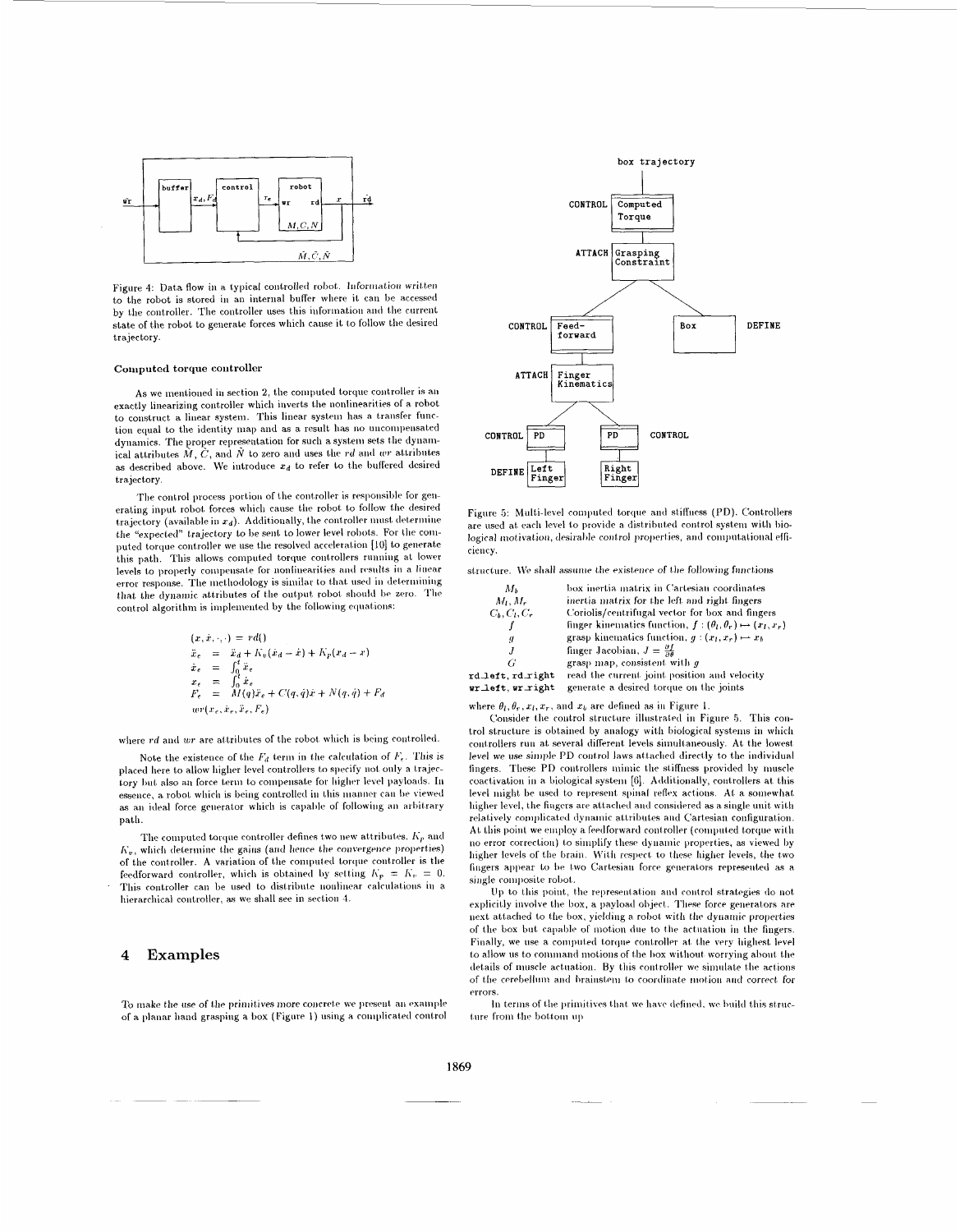```
left = DEFINE(M_l, C_l, 0, 0, rd\_left, wr\_left)pd-left = CONTROL(left, pd) 
r = right = DEFINE(M_r, C_r, 0, 0, rd_right, wr_right)
pd-right = CONTROL(right , pd) 
     fingers = \text{ATTACH}(\bar{J}, I, \bar{f}, \text{nil}, \text{pd\_left}, \text{pd\_right})ff-fingers = CONTROL(fingers, feed-forward) 
     \begin{bmatrix} \n\text{box} & = \text{DEFINE}(M_b, C_b, 0, 0, \text{nil}, \text{nil})\n\end{bmatrix}hand = ATTACHCI, G, y, box, ff-fingers) 
          ct-hand = CONTROL(hand, computed-torque)
```
It is helpful to illustrate the flow of information to the highest level control law. In the evaluation of  $x_b$  and  $\dot{x}_b$ , the following sequence occurs through calls to the *rd* attribute:

> **hand:** asks for current state,  $x_b$  and  $\dot{x}_b$ finger: ask for current state,  $x_f$  and  $\dot{x}_f$ left: read current state,  $\theta_l$  and  $\dot{\theta}_l$ right: read current state,  $\theta_r$  and  $\dot{\theta}_r$ <br>finger:  $x_f, \dot{x}_f \leftarrow f(\theta_l, \theta_r), J(\dot{\theta}_l, \dot{\theta}_r)$ hand:  $x_b$ ,  $\dot{x}_b \leftarrow g(x_f)$ ,  $G^T \dot{x}_f$

When we write a set of hand forces using the wr attribute, it causes a similar chain of events to occur.

The structure in Figure 5 also has interesting properties from a more traditional control viewpoint. The low level PD controllers can be run at high servo rates (due to their simplicity) and allow us to tune the response of the system to reject high frequency disturbances. The Cartesian feedforward controller permits a distribution of the calculation of nonlinear compensation terms at various levels, lending itself to multiprocessor implementation. Finally, using a computed torque controller at the highest level gives the flexibility of performing the controller design in the task space and results in a system with linear error **tl** y **ii** ainics.

## *5* **Extensions to the basic primitives**

Having presented the primitives for non-redundant robot systems in which we ignore internal forces, we now describe the modifications necessary to include both internal motion and internal forces in the primitives. As before, these extensions are based on the dynamic equations given in Section 2 and rely on the fact that the equations of motion of this class of systems can be expressed in a unified way.

Internal motion and force can be thought of manifestations of redundancies in the manipulator, and both can be used to improve performance. A classical use of redundant motion in robotics is to specify a cost function and use the redundancy of the manipulator to attempt to minimize this cost function. If we extend our definition of the *ur* function so that it takes not only an "external" trajectory, but also an internal trajectory (which might be represented as a cost function or directly as a desired velocity in the internal motion directions) then this internal motion can be propagated down the graph structure. A similar situation occurs with internal or constraint forces.

The matrices  $J(q)$  and  $G(q)$  in equation (2) embody the fundamental properties of the constrained system. We begin by assuming that  $J(q)$  and  $G(q)$  are both full row rank. The null space of  $J(q)$  corresponds to motions which do not affect the configuration of the object, i.e., internal motions. Likewise, the null space of  $G(q)$  describes internal forces-the set of forces which cause no motion of the object. A complete trajectory for a robot must specify not only external motion **ancl** force for a robot. **hit,** also tlie iiiteriial niotioii **atid** force which lie **iii**  these subspaces.

## **5.1** Internal forces

To allow internal forces to be specified and controlled, we must first. add them to the *rd* and *wr* attributes. This is done by simply adding an extra value to the list of values returned by  $rd$  and adding an extra **arguinent to** *wr***. Thus the** *wr* **attribute is called as**  $wr(x_e, \dot{x}_e, \ddot{x}_e, F_e, F_i)$  **(16)** 

$$
wr(x_e, \dot{x}_e, \ddot{x}_e, F_e, F_i) \tag{16}
$$

where  $F_i$  is the desired internal force.

Internal forces are "created" by the **attach** primitive. The internal force directions for a constraint are represented by an orthonormal ma**trix**  $H(\theta)$  whose rows form a basis for the null space of  $G(\theta)$ . Since any of the daughter robots may itself have an internal force component, the internal force vector for a robot created by attach consists of two pieces: the internal forces created by this constraint and the combined internal forces for the daughter robots. We shall refer to these two components as  $F_{i,1}$  and  $F_{i,2}$ , respectively. The force transformations which describe this relationship are

$$
\tau_R = \left(\frac{\tau_{R,e}}{\tau_{R,i}}\right) = \left(\frac{J^T G^+ \quad J^T H^T \mid 0}{0} \right) \left(\frac{F_e}{F_{i,1}}\right) \tag{17}
$$

where  $\tau_{R,e}$  is the vector of external forces for the daughter robots and  $\tau_{R,i}$  is the vector of internal forces. This equation is analogous to equation (4) in Section 2.2. Note that  $\tau_{R,i}$  is identical to  $F_{i,2}$ , thus internal force specifications required by the daughter robots are appended to the internal force specification required due to the constraint. Expanding equation (17) we see the appropriate definition for the new *wr* attribute generated by **attach is** 

$$
\hat{wr}(x_e, \dot{x}_e, \ddot{x}_e, F_e, F_i) := wr_R(\cdots, J^T G^+ F_e + J^T H^T F_{i,1}, F_{i,2}) \tag{18}
$$

The inclusion of internal forces in the *rd* attribute is similar. The sensed forces from the robots,  $\tau_R$ , are simply split into external and internal components and converted to the appropriate internal and external forces for the new robot. This is equivalent to inverting equation (17):

$$
F = \left(\frac{F_e}{F_{i,1}}\right) = \left(\frac{GJ^{-T}}{HJ^{-T}}\right)\left(\frac{\tau_{R,e}}{\tau_{R,i}}\right) \tag{19}
$$

It follows that

$$
\tilde{rd}(t) := (\cdots, GJ^{-T}\tau_{R,\epsilon}, \left(\begin{array}{c} HJ^{-T}\tau_{R,\epsilon} \\ \tau_{R,i} \end{array}\right))
$$
(20)

Internal forces are resolved by the control primitive. In principle, a controller can specify any number of the internal forces for a robot. Internal forces which are not resolved by a controller are left as internal forces for the newly defined robot. In practice, controllers will often be placed immediately above the attached robots since internal forces are best interpreted at this level. Unlike external motions and forces, inter**nal** forces are iiot subject **t.0** coordiiiate change and so **leaving** sucli forces unresolved forces higher level controllers to use low level coordinates.

## **5.2** Internal motions

Internal motions are also created by the attach primitive, this time due to a non-square Jacobian matrix. As before, we must add arguments to the *rd* and *wr* attributes of robots to handle the extra information. necessary for motion specification. We only assume that the redundant velocities and accelerations are defined, so we add only those quantities to rd and wr. Since the notation becomes quite cumbersome, we won't actually define the *rd* and *wr* primitives, but just specify the internal and external motion components.

Given a constraint which contains internal motions, the attach primitive must again properly split the motion among the robots attached to the object. Define  $K(\theta)$  to be a matrix whose rows span the null space of  $J(\theta)$ . Then we can rewrite our constraint as

$$
\left(\begin{array}{c}J & 0\\K & 0\end{array}\right)\left(\begin{array}{c}\dot{\theta}_{R,\epsilon}\\ \hline\dot{\theta}_{R,i}\end{array}\right)=\left(\begin{array}{cc}G^T & 0 & 0\\0 & I & 0\\0 & 0 & I\end{array}\right)\left(\begin{array}{c}\dot{x}_\epsilon\\ \dot{x}_{i,1}\\ \hline\dot{x}_{i,2}\end{array}\right) \tag{21}
$$

Defining  $\tilde{J}$  and  $\tilde{G}$  as the extended Jacobian and grasp matrices,

$$
\bar{J} = \begin{pmatrix} J \\ K \end{pmatrix} \qquad \bar{G}^T = \begin{pmatrix} G^T & 0 \\ 0 & I \end{pmatrix} \tag{22}
$$

we see that  $\bar{J}$  is full rank and so we can use it to define  $\mathcal{A} = \bar{J}^{-1}\bar{G}^T$ in equations (11-15). This then defines the dynamics attributes created by attach. Note that the dimension of the constrained subspace (where internal forces act) is unchanged by this extension.